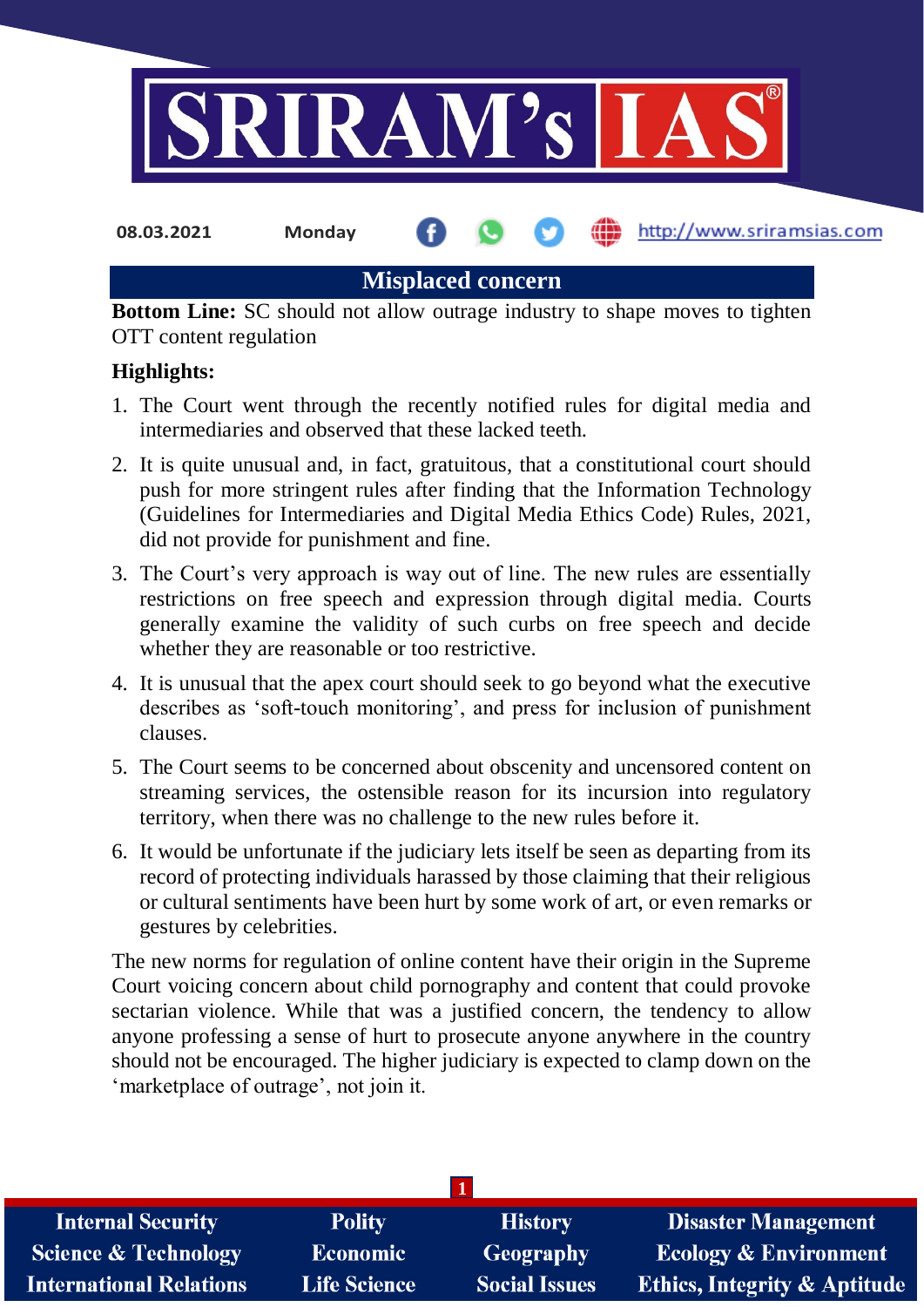

**08.03.2021 Monday**

## http://www.sriramsias.com

# **Now, an expanded horizon of surveillance**

**Bottom Line:** 'Citizen watch' gets a new meaning after the notification on the IT Rules, 2021 — the promotion of lateral surveillance.

# **Increasing Surveillance:**

- 1. This year, the Indian Cyber Crime Coordination Centre (I4C), under the Ministry of Home Affairs (MHA), launched the Cyber Crime Volunteers Program with the aim to allow citizens to register themselves as "Cyber Crime Volunteers'' in the role of "Unlawful Content Flaggers".
- 2. As per the official website of the National Cyber Crime Reporting Portal, the programme will help law enforcement agencies in identifying, reporting and in the removal of illegal/unlawful online content.

# **An explainer**

This form of surveillance, which enables citizens to "watch over" one another is called lateral surveillance. The conventional understanding of the term, surveillance, is its use in the hierarchical sense, i.e. the vertical relationship between the person watching and the person being watched, which is usually the state and its citizenry. Lateral or social or peer-to-peer surveillance differs from typical surveillance.

While surveillance of any kind shows an imbalance of power between the person who surveils, and the one under surveillance, lateral surveillance specifically ensures that the imbalance of power no longer exists. Informal watching of communities by their members has been an age-old part of society, and its members view it as a harmless activity. The problem arises when it is organised and state-sponsored.

# **Tool for exclusion, suspicion**

- 1. If a pattern were to be drawn, one notices that lateral surveillance is used to further emotional objectives such as community building and strengthening relationships with neighbours where emotional and social factors act as a driving force, thus creating a situation where privacy may be undermined for the betterment of the community.
- 2. However, surveillance technologies not only act as a tool for social control but also as a tool for social exclusion.

| <b>Internal Security</b>        | <b>Polity</b>       | <b>History</b>       | <b>Disaster Management</b>              |
|---------------------------------|---------------------|----------------------|-----------------------------------------|
| <b>Science &amp; Technology</b> | <b>Economic</b>     | Geography            | <b>Ecology &amp; Environment</b>        |
| <b>International Relations</b>  | <b>Life Science</b> | <b>Social Issues</b> | <b>Ethics, Integrity &amp; Aptitude</b> |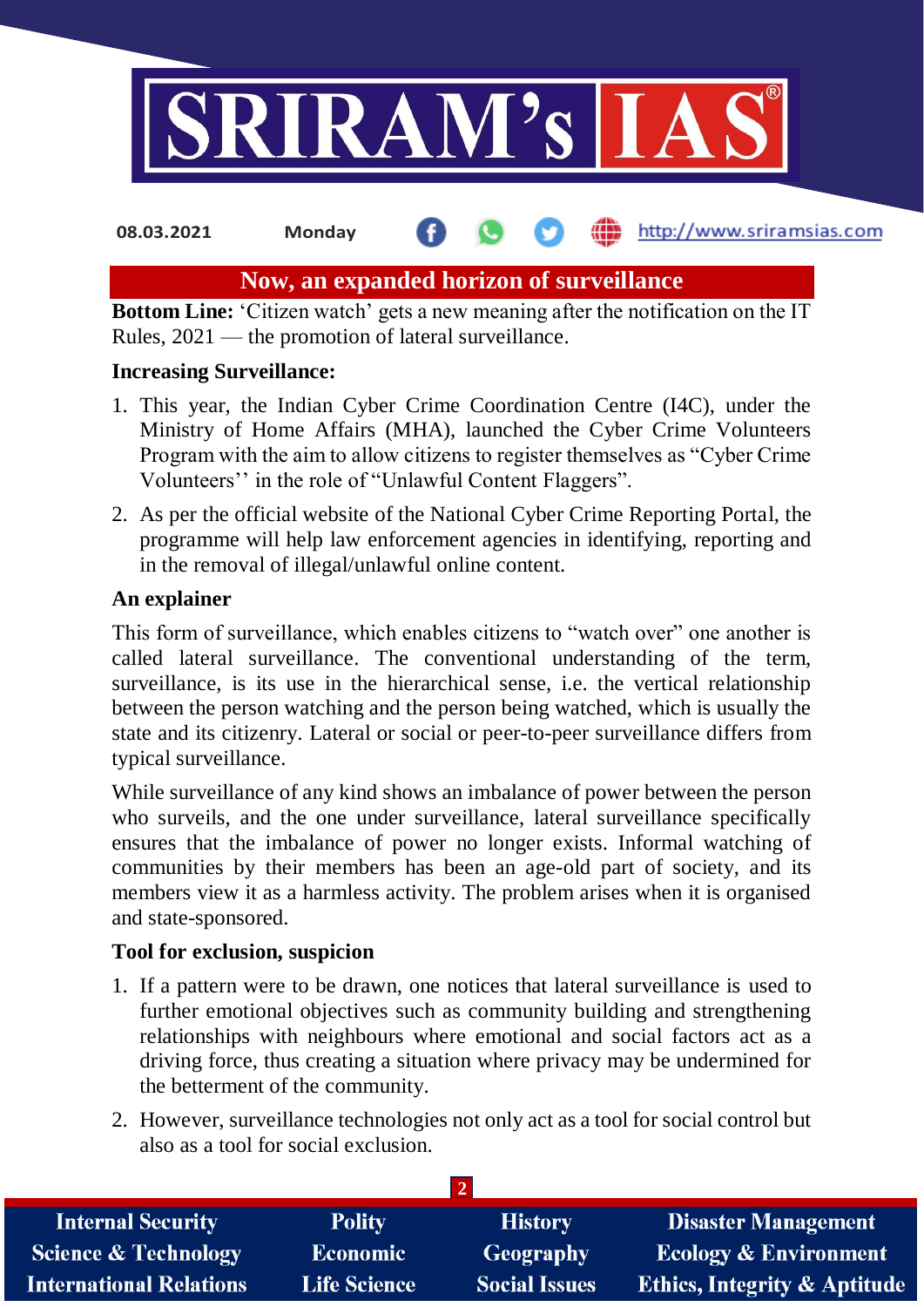

#### http://www.sriramsias.com **08.03.2021 Monday**

- 3. Lateral surveillance thus makes it easier to discriminate between those who conform to the social norms of the majority. For example, the LGBT community in South Korea came under the scanner after a cluster of novel coronavirus cases were reported from a particular area which had resulted in large-scale circulation of homophobic content and comments against the patients who tested positive from the community.
- 4. State-sponsored lateral surveillance is harmful as it creates a culture of 'hate', 'fear' and 'constant suspicion' against an 'enemy'. Wherever the state identifies that it "cannot be everywhere", it deploys this mechanism.
- 5. This culture places a duty on people to 'keep an eye out' for 'their own safety' and this heightens the fear of crime in society. Also vigilantism and majoritarianism will be promoted to the detriment of civil liberties.
- 6. Such perceived threats have a tendency to increase intolerance, prejudice, xenophobia and casteism in our society, while also violating the fundamental right to privacy, and, consequently, the unfettered expression of free speech and behaviour.

### **New Regulation and Problems**

- 1. Despite the potential harm, the government, in February, notified the Information Technology (Intermediary Guidelines and Digital Media Ethics Code) Rules, 2021 which intends to expand "due diligence" obligations by intermediaries.
- 2. However, this not only substantially increases surveillance but also promotes lateral surveillance. For example provisions pertaining to user directed take downs of non-consensual sexually explicit content or 'any other matters' and even the harsh content take down/data sharing timelines will enable intermediaries to remove or disable access to information within a short period of time of being notified by users, circumventing the "actual knowledge" doctrine given in Shreya Singhal vs Union of India.
- 3. This will further create an incentive to take down content and share user data without sufficient due process safeguards, violating the fundamental right to privacy and freedom of expression. One wonders how long it would be before a neighbour with a "passion to serve the nation on a single platform and contribute in [the] fight against cybercrime in the country" reports you or me on a social media platform or otherwise.

| <b>Internal Security</b>        | <b>Polity</b>       | <b>History</b>       | <b>Disaster Management</b>       |
|---------------------------------|---------------------|----------------------|----------------------------------|
| <b>Science &amp; Technology</b> | <b>Economic</b>     | <b>Geography</b>     | <b>Ecology &amp; Environment</b> |
| <b>International Relations</b>  | <b>Life Science</b> | <b>Social Issues</b> | Ethics, Integrity & Aptitude     |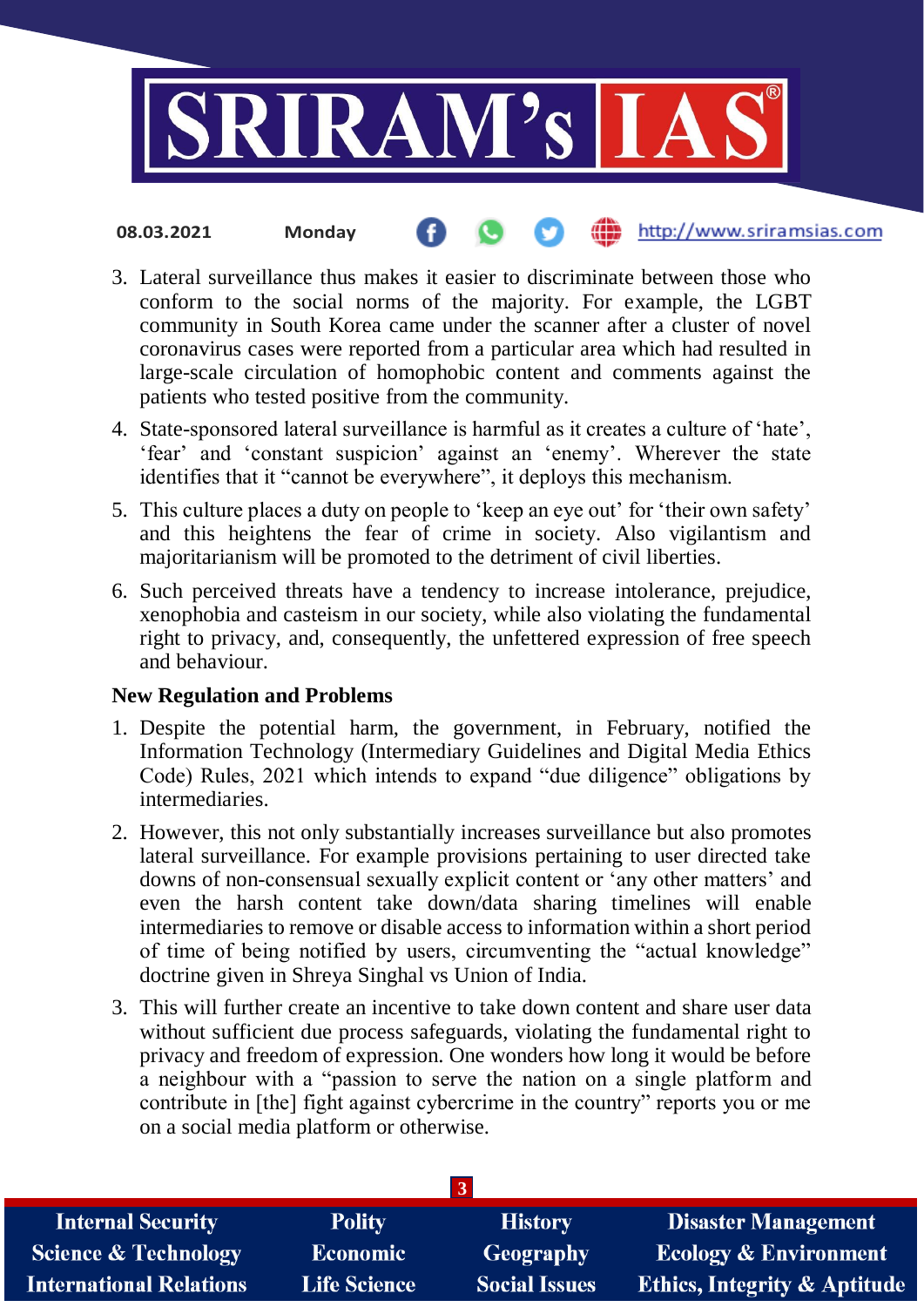

#### http://www.sriramsias.com **08.03.2021 Monday**

# **Health first, fiscal prudence later**

Subsidised LPG prices have increased by a massive 50% in this financial year alone, consistently capturing headlines. This may impact sustaining the gains of the government's flagship scheme, the Pradhan Mantri Ujjwala Yojana (PMUY).

# **The Pradhan Mantri Ujjwala Yojana (PMUY)**

- 1. Since 2016, PMUY has provided LPG connections to 8 million poor households to reduce women's drudgery and indoor air pollution.
- 2. Providing an upfront connection subsidy of ₹1,600, PMUY helped expand LPG coverage to more than 85% of households. In comparison, less than a third of Indian households used LPG as their main cooking fuel in 2011.
- 3. However, multiple studies assessing PMUY concluded that while access has increased, many new beneficiaries are not consuming LPG in a sustained manner.
- 4. Large-scale primary surveys by the Council on Energy, Environment and Water (CEEW) suggest that, on average, recent PMUY beneficiaries consumed only about half the LPG compared to long-standing regular consumers.
- 5. Limited uptake of LPG among poor households has two main reasons. First, the effective price of LPG is not affordable for such households, despite the subsidy.
- 6. Second, many rural consumers have access to freely available biomass, making it difficult for LPG to displace it. Beyond causing indoor air pollution, biomass use for cooking contributes up to 30% to the ambient PM2.5 at the national level, more than the contribution of transport, crop residue or coal burning.

### **Changing prices**

- 1. The recent increases in the subsidised LPG price have made it more difficult for the poor to sustain LPG use.
- 2. India determines domestic LPG prices based on imported LPG price (we import more than 50% of our consumption).

| <b>Internal Security</b>        | <b>Polity</b>       | <b>History</b>       | <b>Disaster Management</b>              |
|---------------------------------|---------------------|----------------------|-----------------------------------------|
| <b>Science &amp; Technology</b> | <b>Economic</b>     | <b>Geography</b>     | <b>Ecology &amp; Environment</b>        |
| <b>International Relations</b>  | <b>Life Science</b> | <b>Social Issues</b> | <b>Ethics, Integrity &amp; Aptitude</b> |